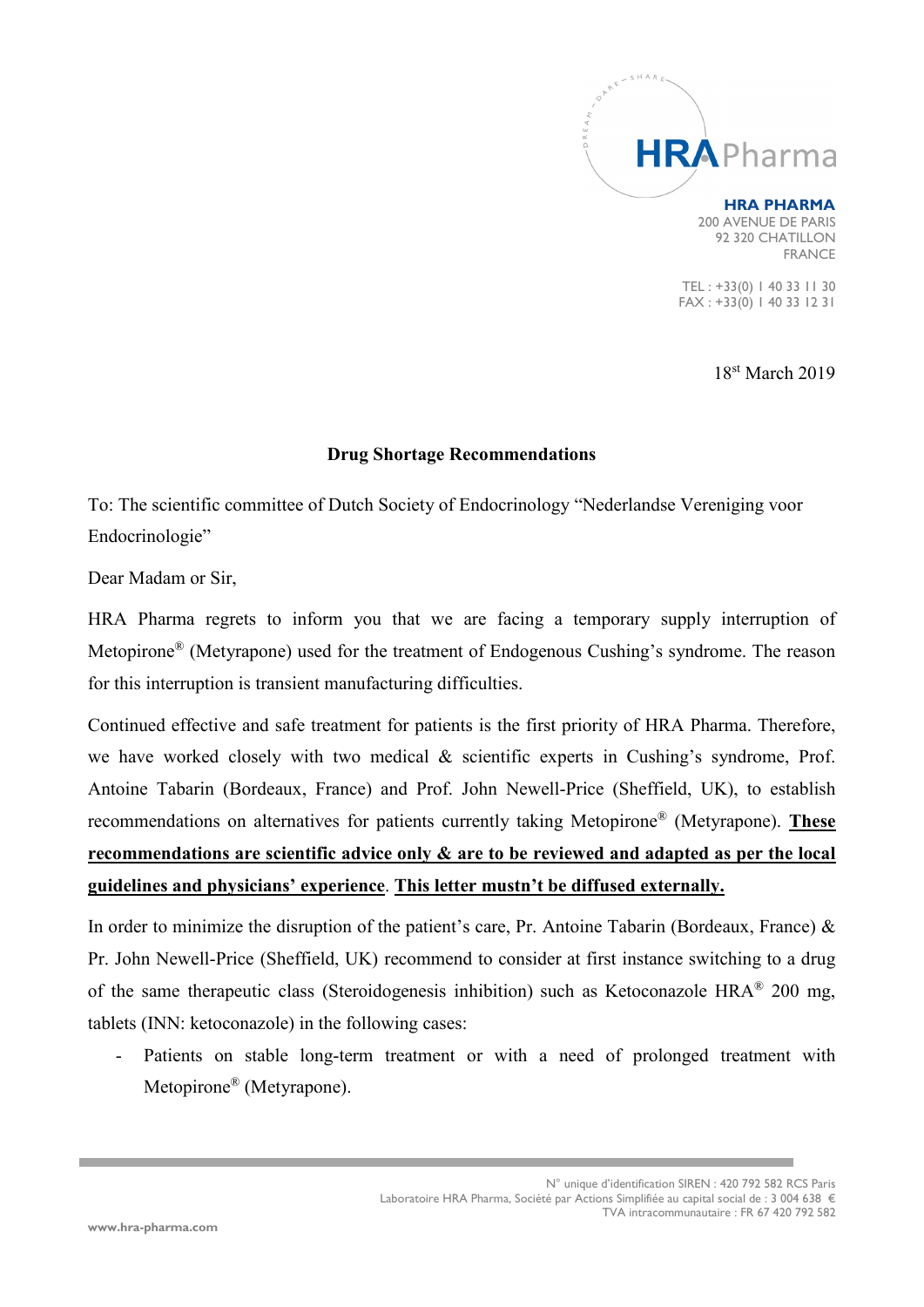- Patients with no previous history of intolerance with Ketoconazole HRA<sup>®</sup> 200 mg, tablets (INN: ketoconazole) (in this instance consider that a mild increase (< 3xULN) in liver enzymes is common during the first weeks following Ketoconazole  $HRA^{\otimes} 200$  mg, tablets  $(NN: ketoconazole)$  initiation<sup> $(1)$ </sup> and does not necessarily indicate a major and definitive intolerance).
- Patients with Cushing's disease who have received pituitary radiation and require steroidogenesis inhibitors.
- Patients with Cushing's disease in those centres that routinely treat with steroidogenesis inhibitors prior to pituitary surgery.
- Patients with ectopic ACTH causing Cushing's syndrome for whom bilateral-adrenalectomy is not indicated.

## Important information:

- Ketoconazole HRA® 200 mg, tablets (INN: ketoconazole) is indicated for the treatment of endogenous Cushing's syndrome in adults and adolescents above the age of 12 years. It is effective for long-term control of hypercortisolism and requires stomach acidity for dissolution and absorption.
- Ketoconazole HRA<sup>®</sup> 200 mg, tablets (INN: ketoconazole) is contraindicated in pregnant and breastfeeding women.
- Kindly note that there is no dose equivalence between Metopirone<sup>®</sup> (Metyrapone)  $\&$ Ketoconazole HRA® 200 mg, tablets (INN: ketoconazole). Experts suggest initiation of treatment in most patients with an average dosage of 600 mg/day in divided doses of Ketoconazole HRA® 200 mg, tablets (INN: ketoconazole), with individualised titration depending on biochemical monitoring and clinical tolerance.
- Ketoconazole HRA<sup>®</sup> 200 mg, tablets (INN: ketoconazole) can be titrated up or down by 200 mg depending on the patient profile. To be effective dose titration to a maximum daily dose of 1200 mg (divided into two or three equal doses) per day may be needed. Conversely, in the case of adrenal insufficiency, the dose of Ketoconazole HRA® 200 mg, tablets (INN: ketoconazole) should be reduced, or temporarily discontinued and if necessary corticosteroid substitution should be initiated. Titration must be assessed by urinary free cortisol and/or by use of plasma/serum cortisol levels measurement based on the standard local protocol. Please find more details in the local drug's SmPC<sup>(2)</sup> (section: 4.2).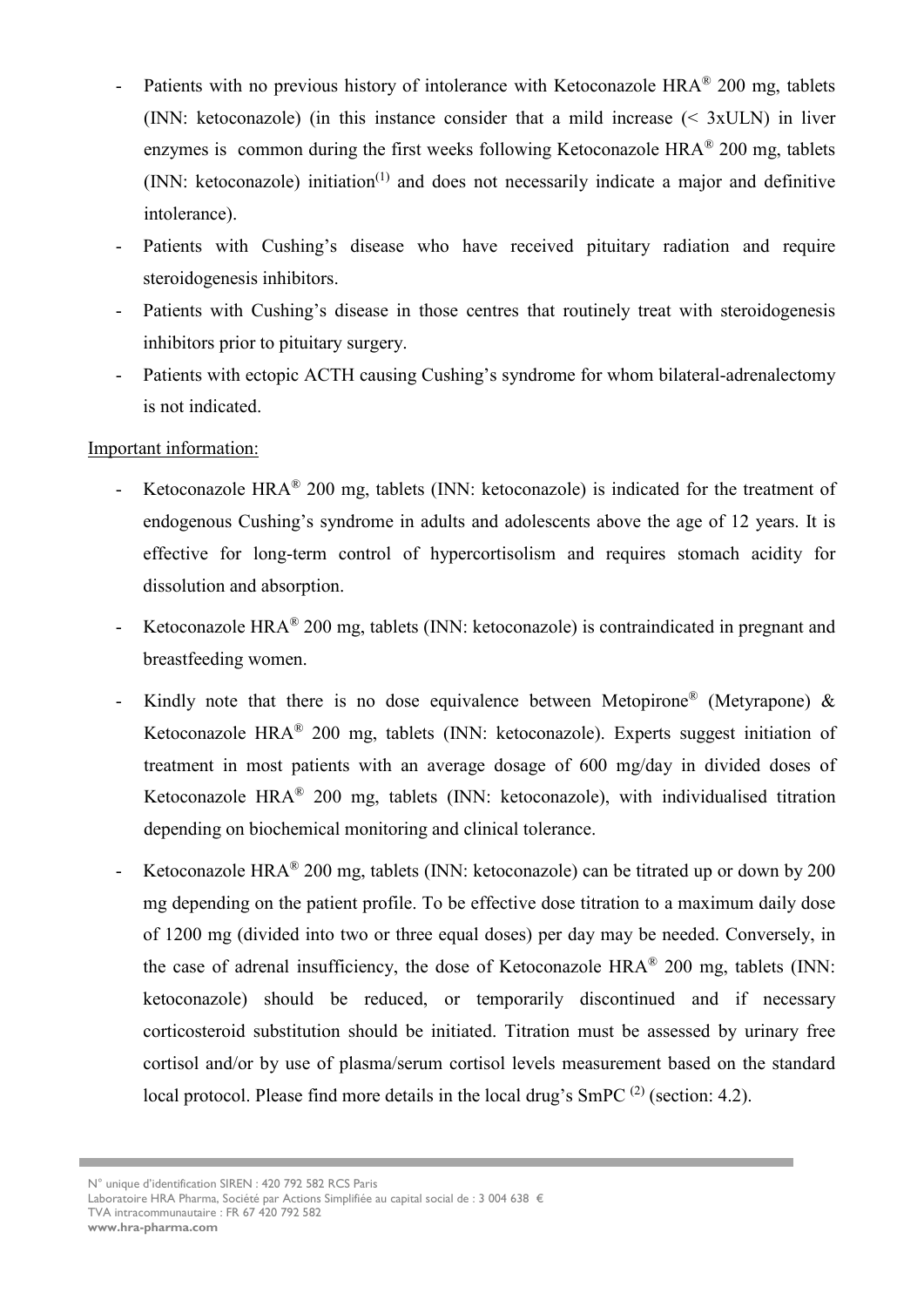- Monitor liver, adrenal and cardiac function during Ketoconazole HRA<sup>®</sup> 200 mg, tablets (INN: ketoconazole) treatment in order to prevent hepatotoxicity, adrenal insufficiency or prolongation in QTc interval. Please refer carefully to the local drug's SmPC (section 4.2) for full details of necessary monitoring.
- Monitor drug interactions with Ketoconazole HRA<sup>®</sup> 200 mg, tablets (INN: ketoconazole). Caution should be considered with drugs that have narrow therapeutic windows and are substrates of the CYP3A4 enzymes, P-gp, and BRCP transporters. Please refer carefully to the local drug's SmPC (sections 4.4  $\&$  4.5) for full details of drug interactions.

Other medical therapeutic options belonging to another therapeutic class, are also available for Cushing's syndrome, and their suitability should be assessed on a case-by-case basis. Please refer to international guidelines  $(3)$ .

Please don't hesitate to review and amend these recommendations based on your practice, experience and medication availability in your country.

HRA strongly encourage you to consider these recommendation with the experts of Cushing's syndrome who are members of your society to adapt these recommendations to the current practices in your country. HRA pharma and the experts above are at your disposable for future interactions.

HRA Pharma is monitoring this shortage very closely in order to ensure that all patients receive the best quality care and treatment.

Should you have any questions or concerns about the information mentioned above please contact us on [medinfo-od@hra-pharma.com.](mailto:medinfo-od@hra-pharma.com)

We will inform you when Metopirone<sup>®</sup> (Metyrapone) is again available for your patients.

Ketoconazole® HRA's SmPC is attached to this letter in order to provide you with the complete information needed.

Thank you for your patience and understanding*.*